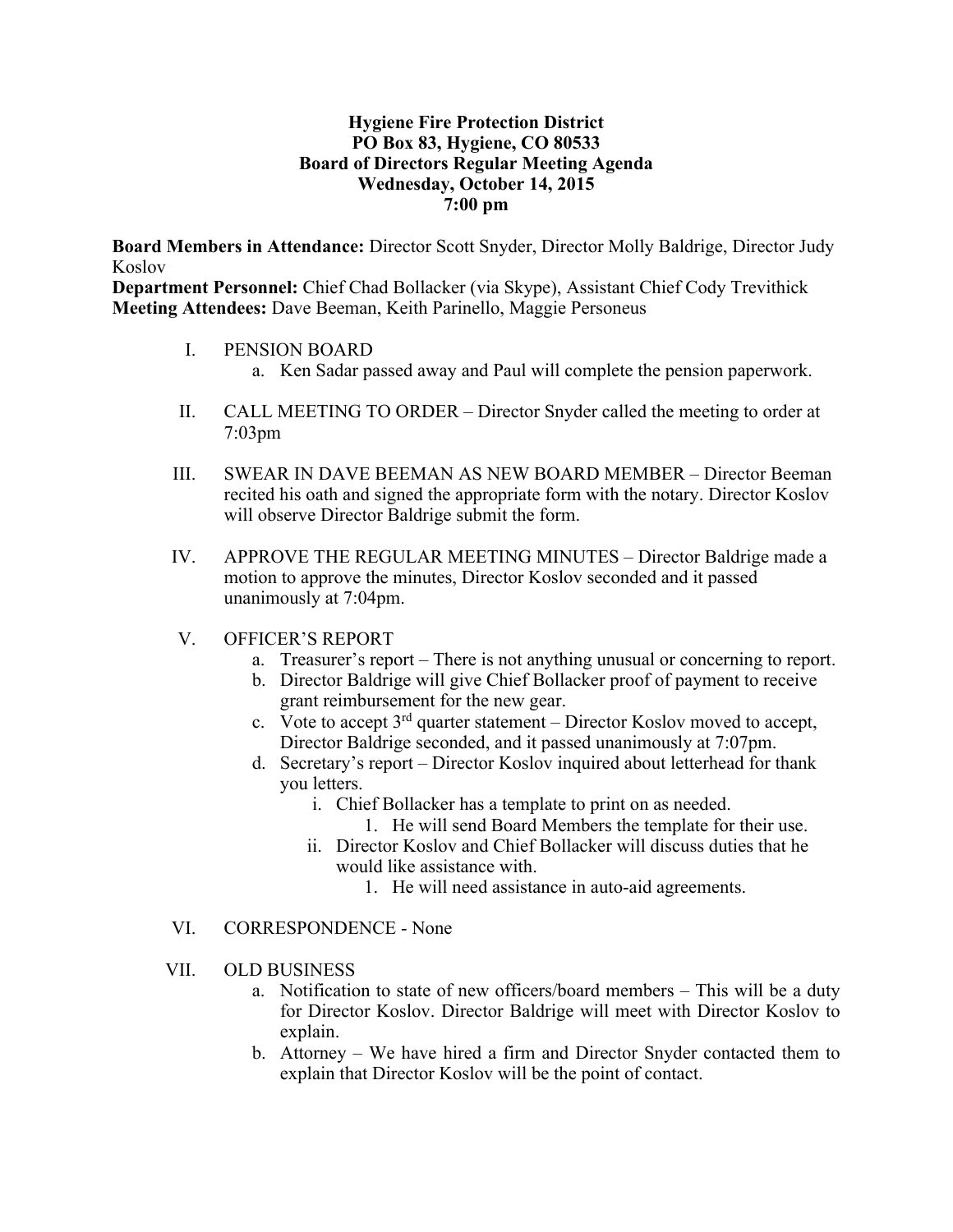- c. ESCI second phase They will honor the price they gave us for the second phase regardless of when we ask them to do it.
	- i. They are still working on the first phase of the project.
	- ii. We will need to put the second phase in next year's budget if we want to pursue it.
	- iii. Director Baldrige would like to wait to see what the first phase says.
- VIII. FIRE CHIEF'S REPORT
	- a. There were 20 total calls in September
		- i. Accident, Auto 3, Medical 12, Grass Fire 1, Structure Fire 1, Assist –  $3$
	- b. There were 85 total training hours (some due to Fire Academy)
		- i. Firefighter Training 60 Hours, Medical Training 7 Hours, Rescue Training - 13.5, Driver/Operator Training – 2, Other Training - 2.5 Hours
	- c. 2830 OOS. Is at Lucky's Diesel, They believe they found the issue, should know by week's end.
	- d. 2802 OOS. No new Information
	- e. New Structure Gear arrived, and most has been issued out.
	- f. Door codes changed. Everyone's individual door codes will be programmed after chief's return from State Chief's Conference
	- g. ISO Review under way, paperwork almost completed, looking at ISO onsite the beginning of November
	- h. Banners have arrived and are hung
	- i. Efforts to improve Incident Reporting tabled till next month.
	- j. Chief Bollacker will email a preliminary budget to the board members. i. He accounted for the ESCI second phase.
	- IX. NEW BUSINESS
		- a. Ken Sadar Chief Bollacker will take money out of firefighter association funds to make a memorial to give his family.
		- b. Exclusion Request from City of Longmont –There is a portion of land that was supposed to be removed from the special districts but wasn't.
			- i. We do not need to return any money from taxes on this property.
			- ii. Chief Bollacker stated that the city needs to provide us with information regarding loss in property tax income.
			- iii. The Board can exclude this property with approval from a judge.
			- iv. The other option is for the developer to make a case asking it be removed from our district. This option would also need to be approved by a judge.
			- v. Director Baldrige asked if this is something that we want to try to keep but Chief Bollacker and Assistant Chief Trevithick said that this property is located close to a Longmont Fire Station and it makes sense to let this property be removed.
			- vi. Director Baldrige thinks we should review the information and correspondence that our previous attorneys completed.
			- vii. Director Snyder will contact Director Brinkman to see what documentation we can review.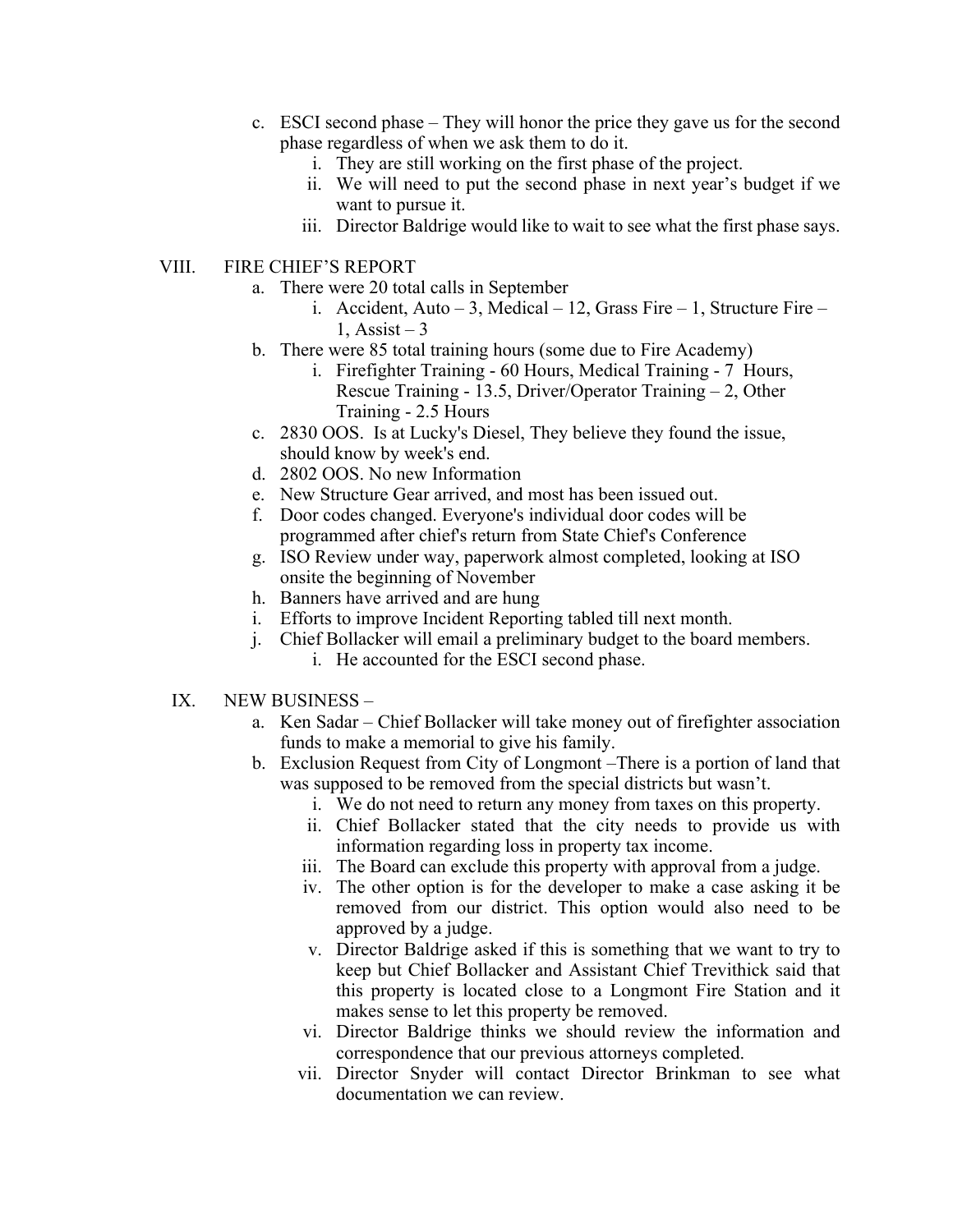- viii. Director Snyder doesn't want to fight the City but he also doesn't think we need to spend any more money on the process.
- c. We need to certify the Mill Levy towards the end of this year. Director Baldrige will check into this.
- d. Director Baldrige completed the paperwork for the State to match the pension funds.
- e. There has been no new progress with the post office lease. We will address this in the next board meeting.
- f. We need to discuss the Mill Levy increase at next month's meeting as well.
- X. AUDIENCE BUSINESS Snow Removal?
	- a. Nixcavating charges us to plow snow. The cost has already been budgeted for. Chief Bollacker responded to confirm that we would like to use their services again this year.
- XI. DEEP DIVE
	- a. Discussion regarding policy and training necessary in light of the increasing diversity of the firefighters – These trainings would cover harassment, discrimination, sexual harassment, and diversity.
		- i. There are companies that will come and teach courses to the firefighters.
			- 1. One company quoted \$1900 to come and teach a 3-31/2 hour training for volunteers.
		- ii. There are also DVD training versions that can be purchased.
		- iii. Director Baldrige thinks this is a serious issue and she would like the board to be involved in the selection of the training program.
		- iv. Chief Bollacker is putting together standard operating procedures and there will certainly be a portion addressing harassment. This will also include a form that every volunteer will have to sign an acknowledgement form.
		- v. Chief Bollacker will send the board materials that he has collected about training options.
		- vi. Director Beeman will contact CU to find out what online training program they use before the next meeting.
		- vii. Keith will also look into what program the county uses.
	- b. Congratulate KJ on her record winning race completion.
- XII. ADJOURNMENT Meeting was adjourned at 8:19pm.